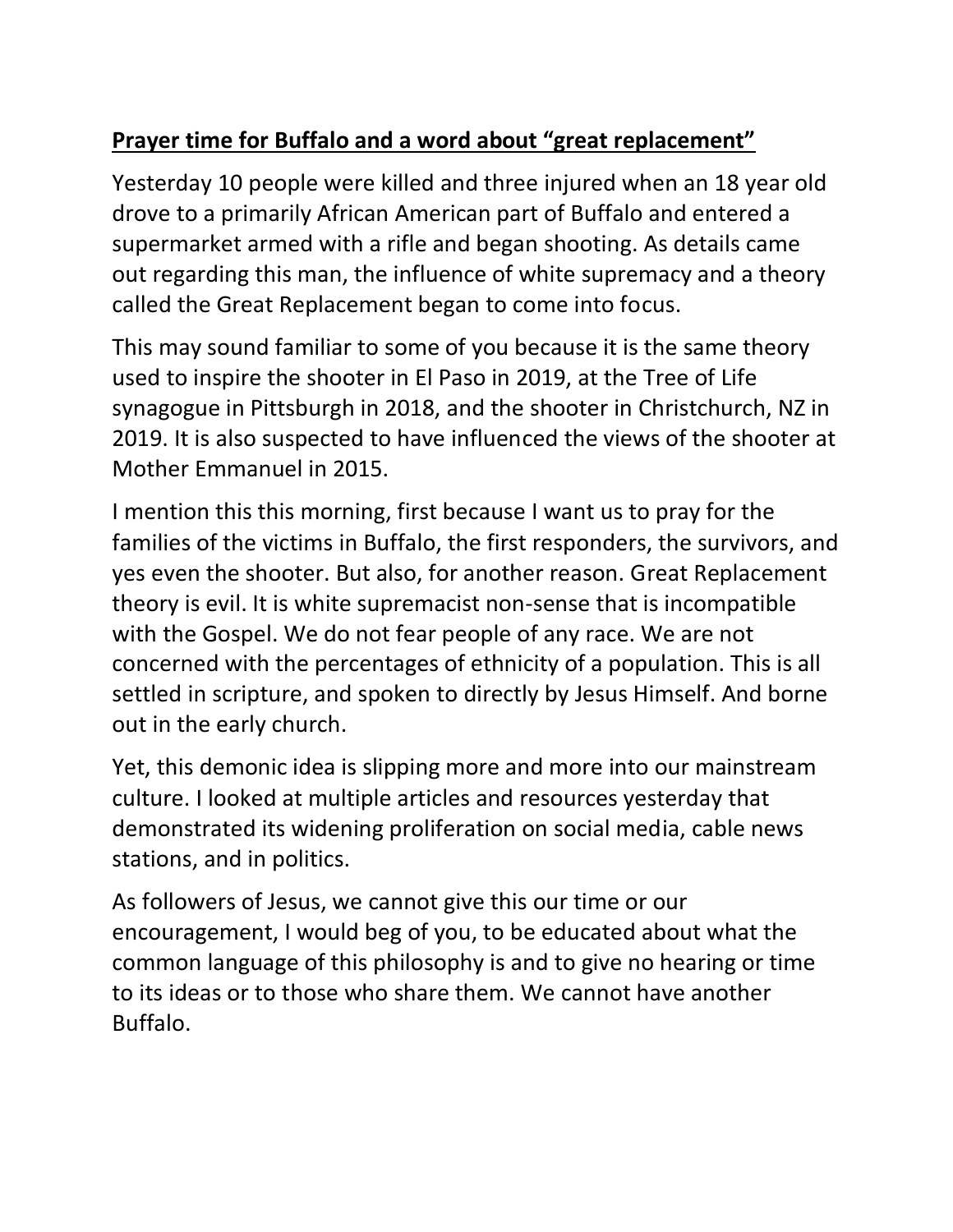#### **You Sure pt2**

Ryan Abernathy / General

You sure? / Luke 24:13–49; John 20:30–31; Romans 16:25–27

What was the Bible intended to do?

One of the biggest mistakes we make with the Bible is to try to make it into something it is not. I have seen a lot of this over the years. One of the most common proposals is that the Bible is a science textbook. It is used and twisted to support all kinds of opinions and positions it was never intended to support. That leads to debates over issues the Bible never addresses or cares to address about things like the age of the earth, dinosaurs, and the break up of Pangea (lol and yes I have seen that one)

The Bible never purports to be a science book.

I have also seen the Bible be proposed as the full history of the earth. That's also something the Bible never claims to be. It DOES tell us the story of the beginning of humanity- in Adam and Eve- but what was happening outside the Garden…nope. Not there. And the Bible itself never tries to say that.

The list goes on. I have seen some people try to make the Bible the source of mathematics…modern chemistry…electricity…the list goes on. Suffice to say, spend enough time in weird Christian sub-cultures and you can find the Bible used to do just about everything, but what it was intended to do.

See the Bible has a purpose. It is telling a very specific truth to a very broad audience. And the Bible does not need any of us to obscure that message by making it match our pet theories and opinions.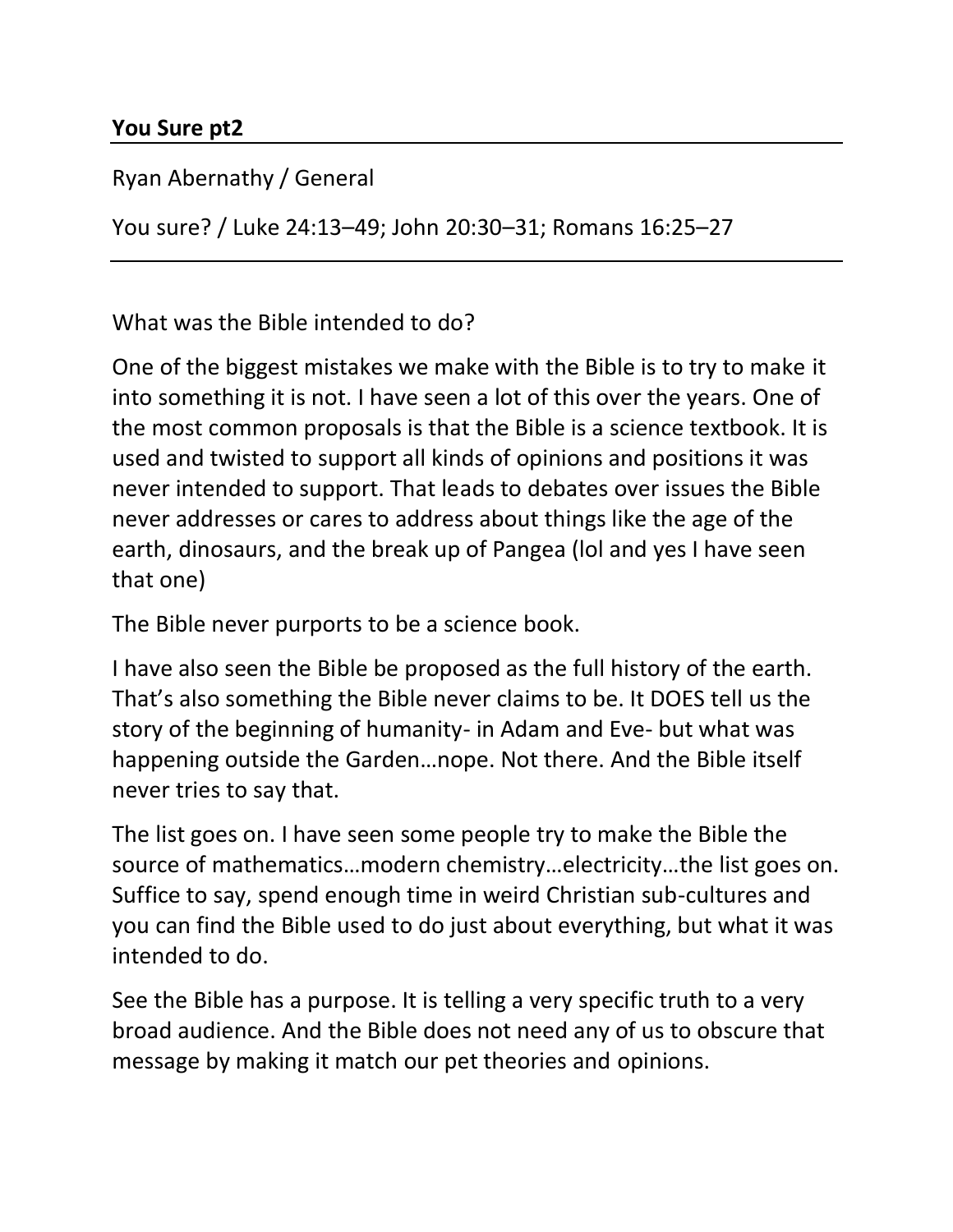In [John 20:30-31,](https://ref.ly/logosref/BibleESV.Jn20.30-31) the apostle Jesus loves says something very telling about the contents of his section of the Bible. Let's look at it.

First, he says that his book is not an exhaustive list of all that Jesus did. He left some things out.

Second, he says that what is written is written so that you may believe in Jesus.

So here we have a disciple of Jesus saying he was writing for a singular purpose. So that people who read his words will believe in Jesus. It's not a science book. A history book. A political book. It is a testimony to what Jesus did so we will consider His works and believe.

That is a big statement. And it is a big blow to people who would use John's Gospel for other purposes. In doing so, they miss the point of the book entirely.

I point this out, before taking you to another passage for a very important reason. You can't take the Bible a verse here and a verse there. That's how we end up confused and arguing and using the Bible for nefarious purposes. That's how the Bible gets used to justify slavery, the subjugation of women, polygamy, abuse, the Crusades, and the list goes on. When we take only certain parts of the Bible without seeing how our interpretation matches up with the Bible as a whole, we can do all kinds of awful things in the name of God.

John says he wrote for a singular purpose.

What if Jesus said something similar? What if He said that about the entirety of the Bible?

Go with me to [Luke 24:13-49](https://ref.ly/logosref/BibleESV.Lk24.13-49)

So from the jump, this is Jesus, who these guys do not recognize. He has joined them, post resurrection, as they are walking on the road discussing Him.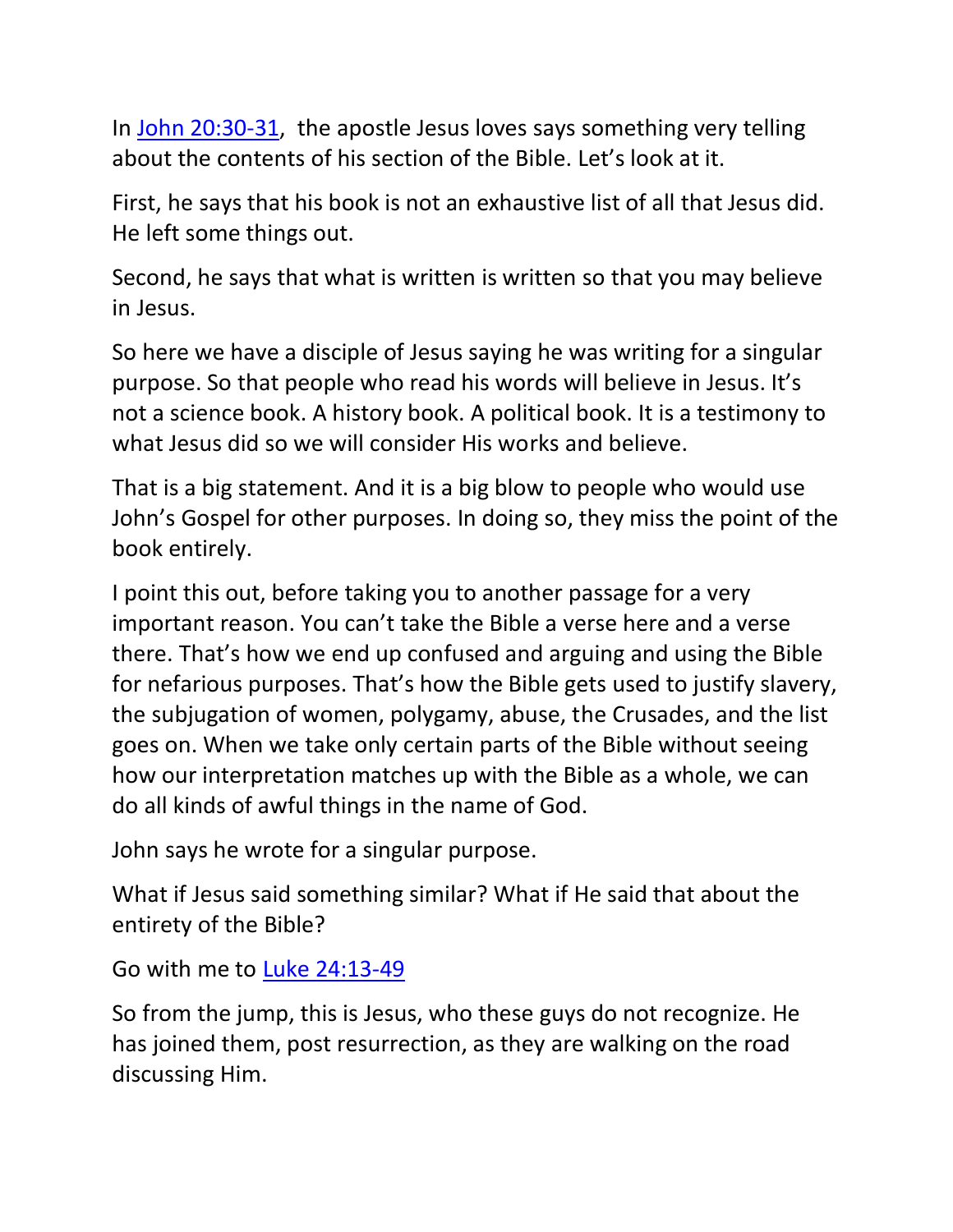And they start trying to explain to Him all that has happened and quite frankly their amazement and skepticism at what has happened.

And Jesus stops them and gets…well loud lol

Verse 25- y'all have been told this was coming from the BEGINNING!

#### **Luke Comments**

Jesus himself explained his passion and entrance into glory as the fulfillment of the OT prophecies. If the disciples believed the Scriptures (cf. 16:31; Acts 26:27), they would not have been sad (Luke 24:17) or confused (24:19–24). **Jesus did not designate which prophets or where these prophets spoke of him. For Jesus and the Evangelists "all" the prophets "everywhere" spoke of him.**

And look at verse 27- remember what we said last week about how they saw the OT- Moses (the Law) and the prophets? All of the OT was pointing to Jesus.

# **Luke Comments**

"In all the Scriptures" can be interpreted in two ways: the third section of the OT called the Writings (cf. Luke 24:44) or the Law and the Prophets, i.e., the whole of Scripture (cf. 16:16). The second interpretation, which understands the word "Scriptures" as a synonym for "Moses and all the Prophets," is to be preferred. The term "all" is another example of Luke's fondness for exaggeration, for time would not have permitted Jesus to refer to "all" the Scriptures that referred to him

# **Luke The Lukan Message**

All that Jesus taught and did, all that he experienced, was prophesied beforehand. Thus the Scriptures witness to the truthfulness of what Luke's readers had been taught. This involves not only the facts about Jesus but also the interpretation of those facts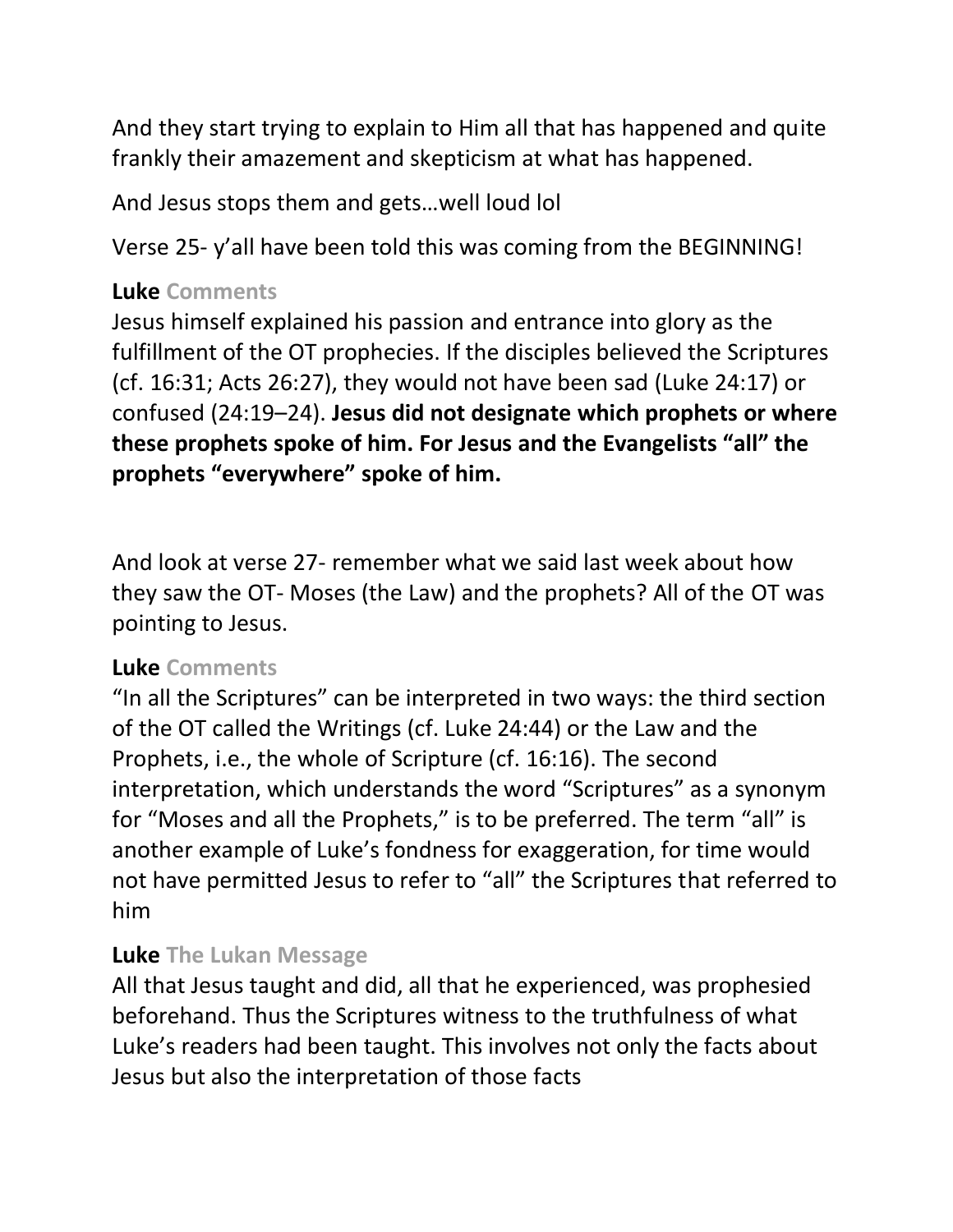Then go to verse 44- once again a reference to the entirety of the OT. All about Jesus. And verse 45- He "opened their minds to understand the scriptures"

#### **Luke Context**

As with the two disciples on the road to Emmaus, he explains to them that what is written in the three sections that make up the Scriptures (the Law, the Prophets, and the Psalms, i.e., the Writings) had to be fulfilled

### **Luke Comments**

As in 24:25 the central message of the OT is seen as focusing on Jesus (cf. John 5:39; 20:9). **For Luke the OT was a Christian book from beginning to end. This was not grasped by the disciples during Jesus' ministry. Now, however, due to Jesus' interpreting of the Scriptures, they saw this clearly**

All of the Bible, it's singular purpose, is to point us to Jesus!

That's the purpose of the Bible!

# **Luke Comments**

The disciples' new understanding of the necessity of Jesus' death and resurrection was not achieved through their own study of the Scriptures. What was involved was not a new hermeneutic or method of interpretation. Rather this understanding was given them by Jesus. Paul was later commissioned to open people's eyes (Acts 26:17–18) through preaching and interpreting the Scriptures (17:2–3). Benoit notes: "The missionary's two instruments are witness and Scripture."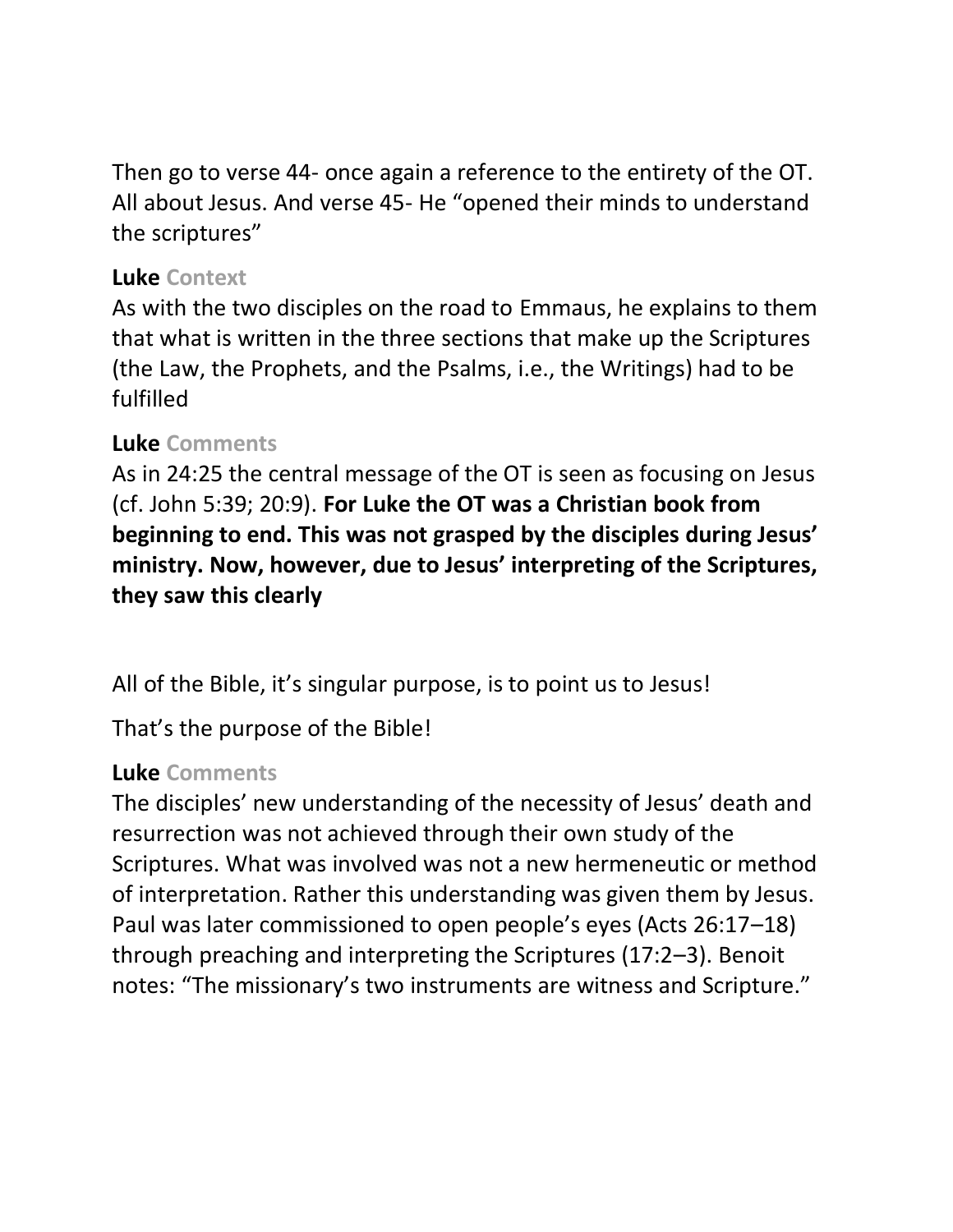*"The flood and the ark, the Passover and the Red Sea, the wilderness and the Promised Land, exile and return, war and peace, kingdom and kings, prophets and priests, the temple, its sacrifices, and its rituals, wisdom in death and in life, songs of lament and rejoicing, the lives of faithful sufferers and the blood of righteous martyrs — the Old Testament is extraordinarily Jesus-shaped.-* **Glen Scrivener- DG**"

**Charles Spurgeon** said, *"I have never yet found a text that had not got a road to Christ in it..."*

*"25 Now to him who is able to strengthen you according to my gospel and the preaching of Jesus Christ, according to the revelation of the mystery that was kept secret for long ages 26 but has now been disclosed and through the prophetic writings has been made known to all nations, according to the command of the eternal God, to bring about the obedience of faith— 27 to the only wise God be glory forevermore through Jesus Christ! Amen."* [Romans 16:25-27](https://ref.ly/logosref/BibleESV.Ro16.25-27)

The point of the Bible is to call us to trust Jesus and then once we have trusted Him to show us how to follow Him. To make it more or less than that is to make the Bible something it was never intended to be!

Toady let me ask you, when you read the Bible what do you see? What do you look for?

*"When the apostles read the Old Testament, they saw references to Christ and his kingdom, as it were, on every page. Jesus is the second Adam, the perfect law keeper, the scion of David who would sit on David's throne forever, the ultimate singer of the psalms, the wisdom of God, the suffering servant, the perfect high priest, to name just a few*.- **Stephen M Coleman- TGC**"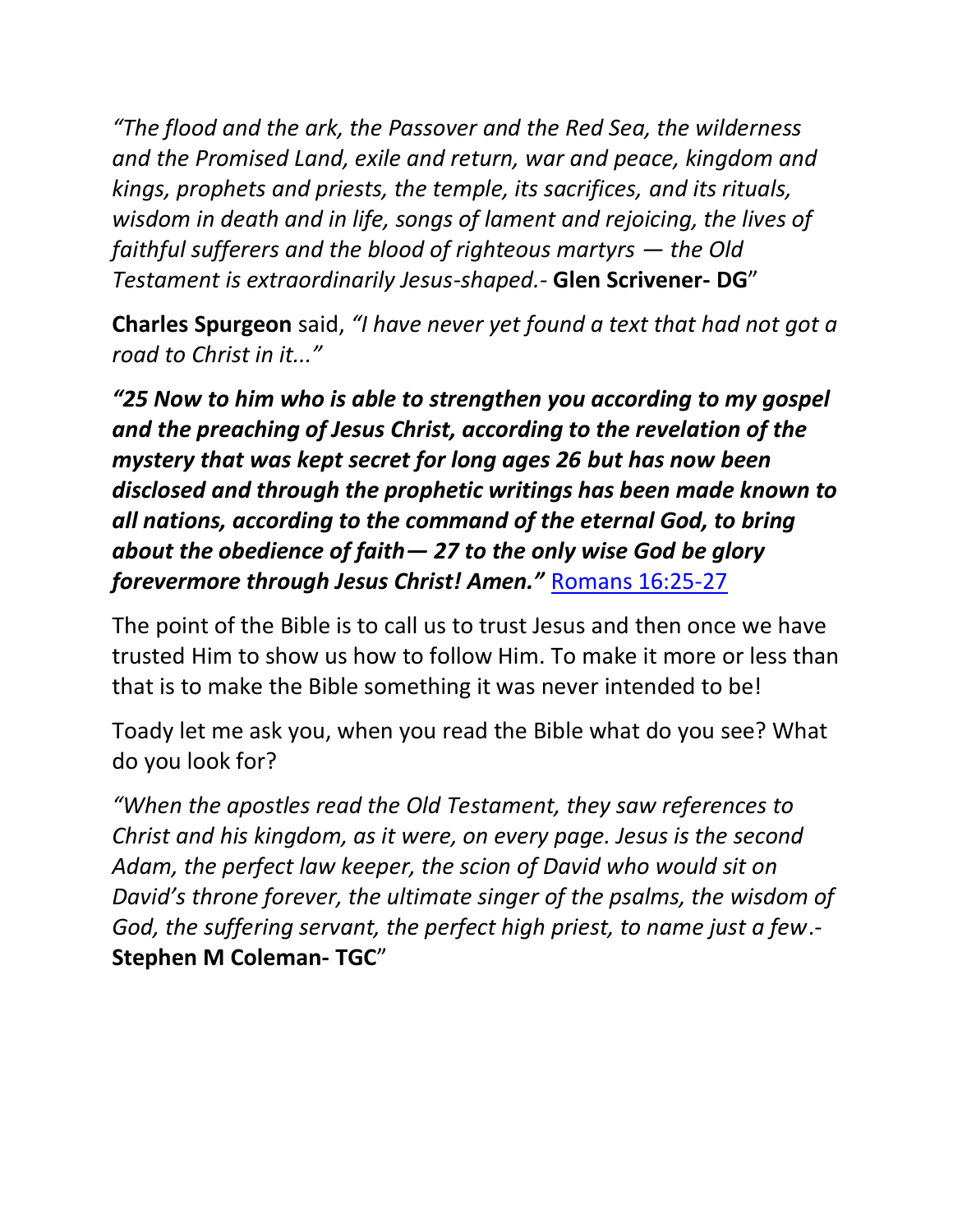When we look for things other than Jesus we are not finding the best part of the text!

Ways Jesus shows up in the text:

- 1. Promises- [Genesis 3:15](https://ref.ly/logosref/BibleESV.Ge3.15) "I will put enmity between you and the woman, and between your offspring and her offspring; he shall bruise your head, and you shall bruise his heel.""
- 2. Prophecy- [Isaiah 7:14](https://ref.ly/logosref/BibleESV.Is7.14) "Therefore the Lord himself will give you a sign. Behold, the virgin shall conceive and bear a son, and shall call his name Immanuel."
- 3. Types- Noah- [Genesis 6:9](https://ref.ly/logosref/BibleESV.Ge6.9) "These are the generations of Noah. Noah was a righteous man, blameless in his generation. Noah walked with God."
- 4. Places- Jacob's ladder at Bethel- [Genesis](https://ref.ly/logosref/BibleESV.Ge28.16) 28:16 "Then Jacob awoke from his sleep and said, "Surely the Lord is in this place, and I did not know it.""
- 5. Things- bronze serpent- [Numbers 21:4](https://ref.ly/logosref/BibleESV.Nu21.4) "From Mount Hor they set out by the way to the Red Sea, to go around the land of Edom. And the people became impatient on the way."

And that also means that all of the Bible is important. Even the parts that seem, on the surface, to have little to do with us, have a message for us.

*"Promises, prophecies, and types hardly exhaust the numerous places Christ is present in the Old Testament. To mention a few more in passing: Christ fulfills the Old Testament as the keeper of the law, the singer of the psalms, the wisdom of God, the suffering servant, the righteous king, and, perhaps controversially, the ideal husband portrayed most wonderfully in the Song of Songs. Yes, Christ even fulfills the Song of Songs*!- **Stephen M Coleman- TGC**"